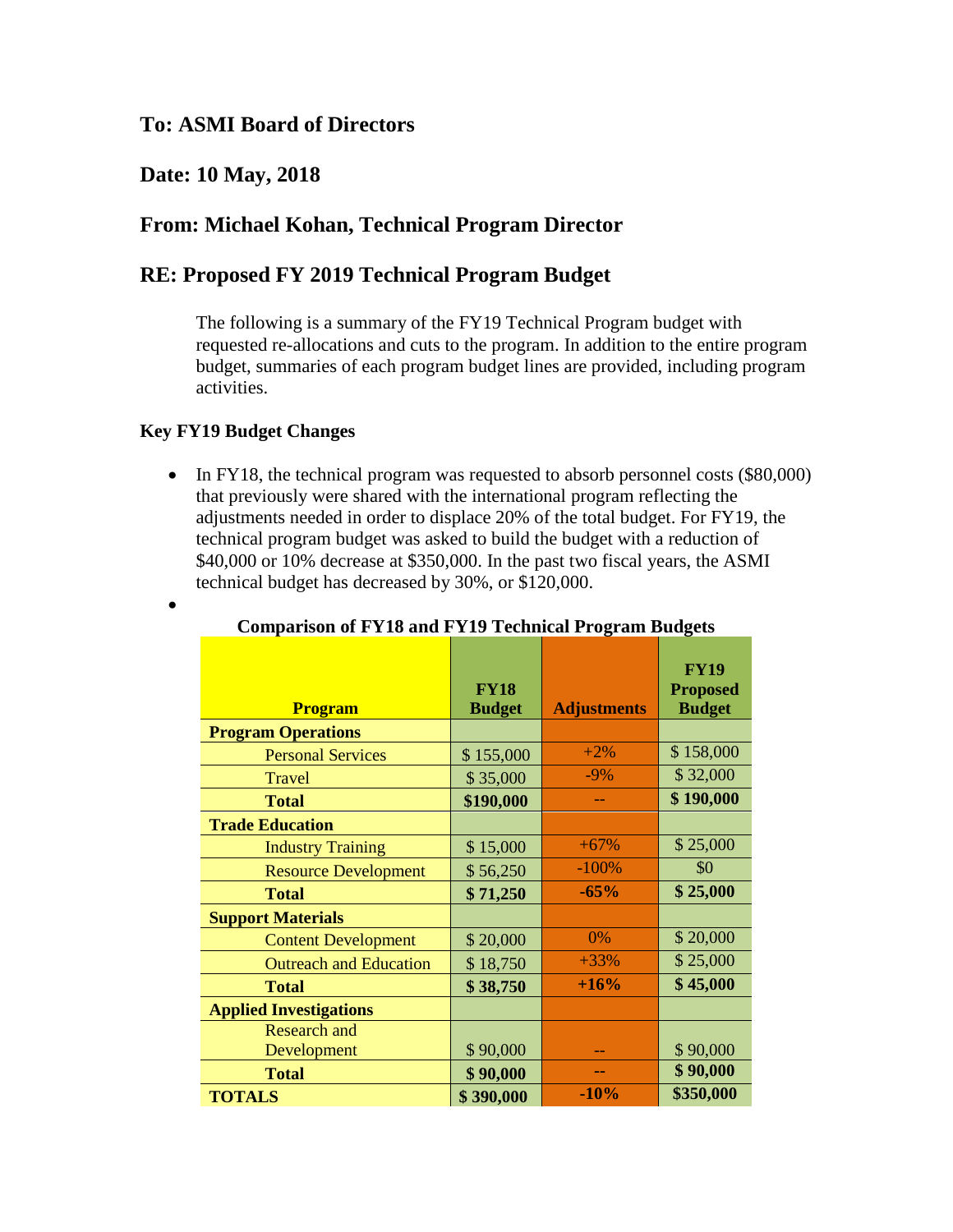# **SUMMARY** Technical Program Budget Summary and Activities



# **KEY ACTIVITIES**

# Program Operations

*\$190,000, 54% of overall budget*